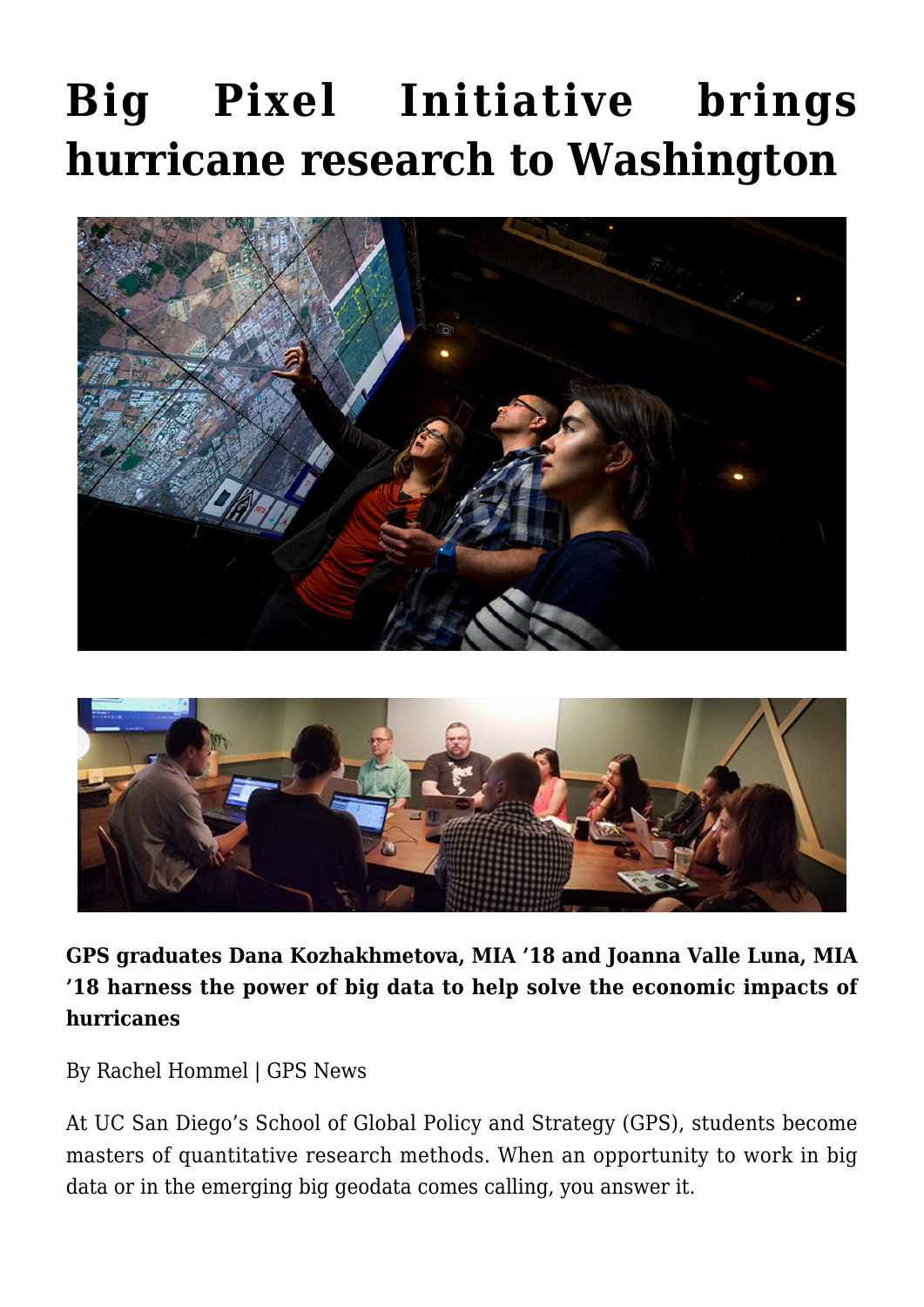In conjunction with [New Light Technologies](https://newlighttechnologies.com/), two recent graduates had the opportunity to combine their passion for technology with Geographic Information Systems (GIS) in Washington, D.C. this summer. Gaining hands-on experience to understand spatial patterns, the project links remote sensing, big data, climate and economic development, all while working with state-of-the-art analytical tools.



"Big Pixel interns working at New Light Technologies this summer are applying their skills in GIS and remote sensing to analyze how hurricanes affect regional economies in the United States," said Professor Gordon Hanson who also co-leads the [Big Pixel Initiative](http://bigpixel.ucsd.edu/) at UC San Diego. "They are doing technically sophisticated work that addresses first-order issues of policy importance."

As a requirement, interns must have completed courses in GIS and Spatial Data Analysis and/or Advanced GIS and Remote Sensing, taught by former GPS lecturer and New Light Technologies senior researcher [Ran Goldblatt.](http://bigpixel.ucsd.edu/people.html) He highlights this as an advantage — students having been exposed not only to policy but also to qualitative research methods.

"For these students, this is their first job in the real world after graduating from GPS, and I want to help them develop their professional career – from defining the research question to finding the right methodology and tools to answer this question," said Goldblatt. "We want to encourage independent research and help them develop their skills in working with big data."

In the ten-week program, Kozhakhmetova and Luna will have the opportunity to assist in all stages of the research, including data collection, data preparation and analysis, from sources such as the [Federal Emergency Management Agency](https://www.fema.gov/) (FEMA) and the U.S. Census Bureau. These real-world experiences in governmental and international agencies has proven invaluable.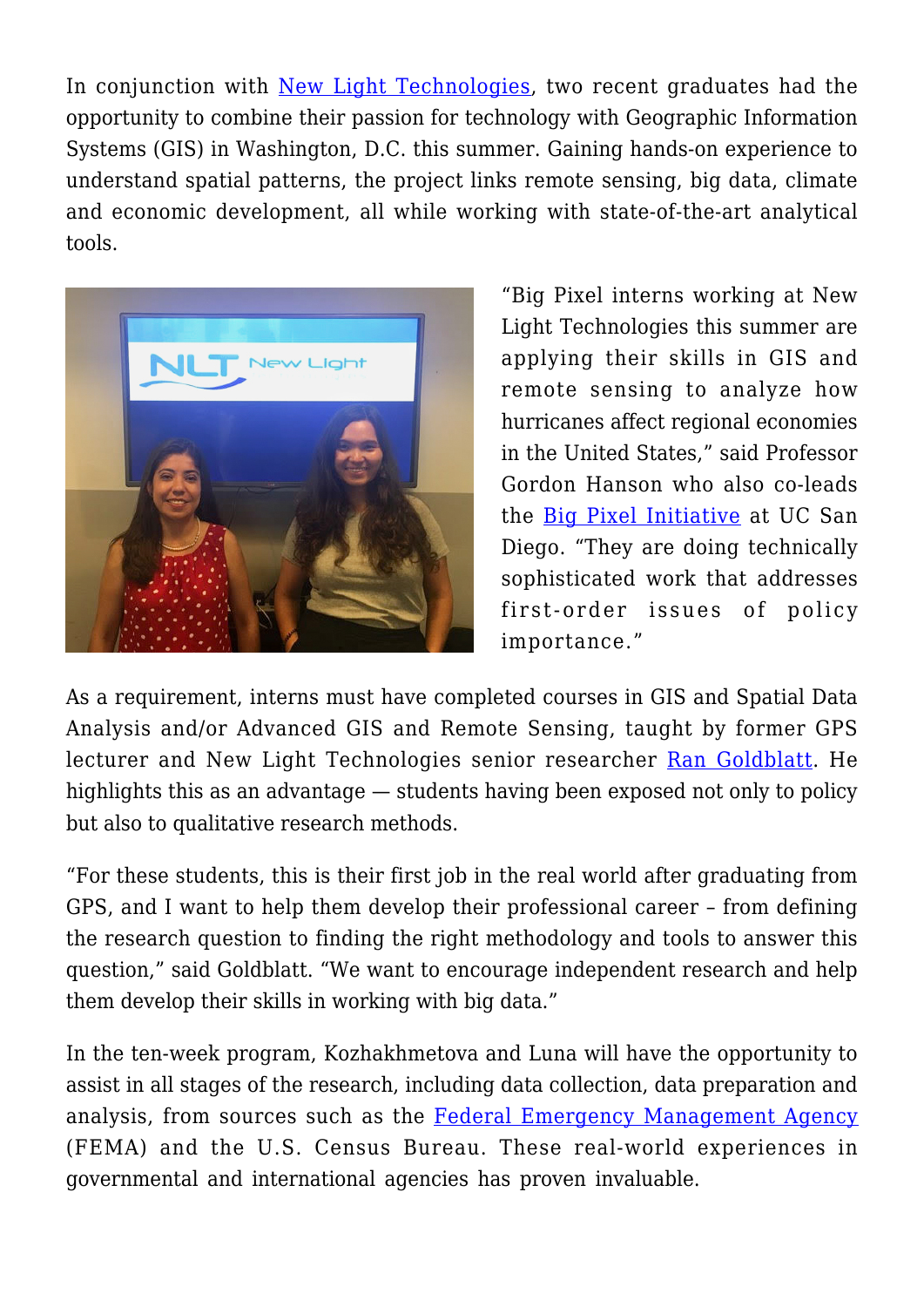"This opportunity offers a practical use of everything we have learned, starting from econometrics to GIS and remote sensing analysis," said Kozhakhmetova. "What I like most about geospatial analysis is the visualization. It is powerful for many people whose perception of information is incompatible with numbers and equations, like me."

As leading consultants to the government, New Light Technologies has provided services to FEMA for 12 years, including using satellite data to help them with disaster operations. Clients also include the World Bank and the Census Bureau of Statistics, among others.

From July through September, Kozhakhmetova and Luna will look at how hurricanes disrupt local economic activity in the short-run as well as how stormrelated damage affects regions' growth trajectory in the long-run.

"Personally, I've seen the importance of this kind of information when working for the Minister of Economy in Mexico," said Valle Luna. "After Hurricane Odile in 2014 affected the whole south peninsula in Baja, I saw how geospatial tools could have been a great asset towards more efficient and accurate information."



Implementing what they learned in class, the project will allow graduates the opportunity to understand remote sensing analysis as it applies to the growing industry of big data. From defining recovery to natural disaster response and mitigation, the project will utilize lessons learned in GIS and Spatial Analysis taught by [Professor Gordon McCord.](https://gps.ucsd.edu/faculty-directory/gordon-mccord.html)

"It is important to understand how exactly hurricanes and other natural disasters impact economic development. But then economic development is also a question in itself," said Kozhakhmetova. "There are a lot of moving parts in this research that need to be explored and answered, as they impact government decisions not only in the U.S. but around the world."